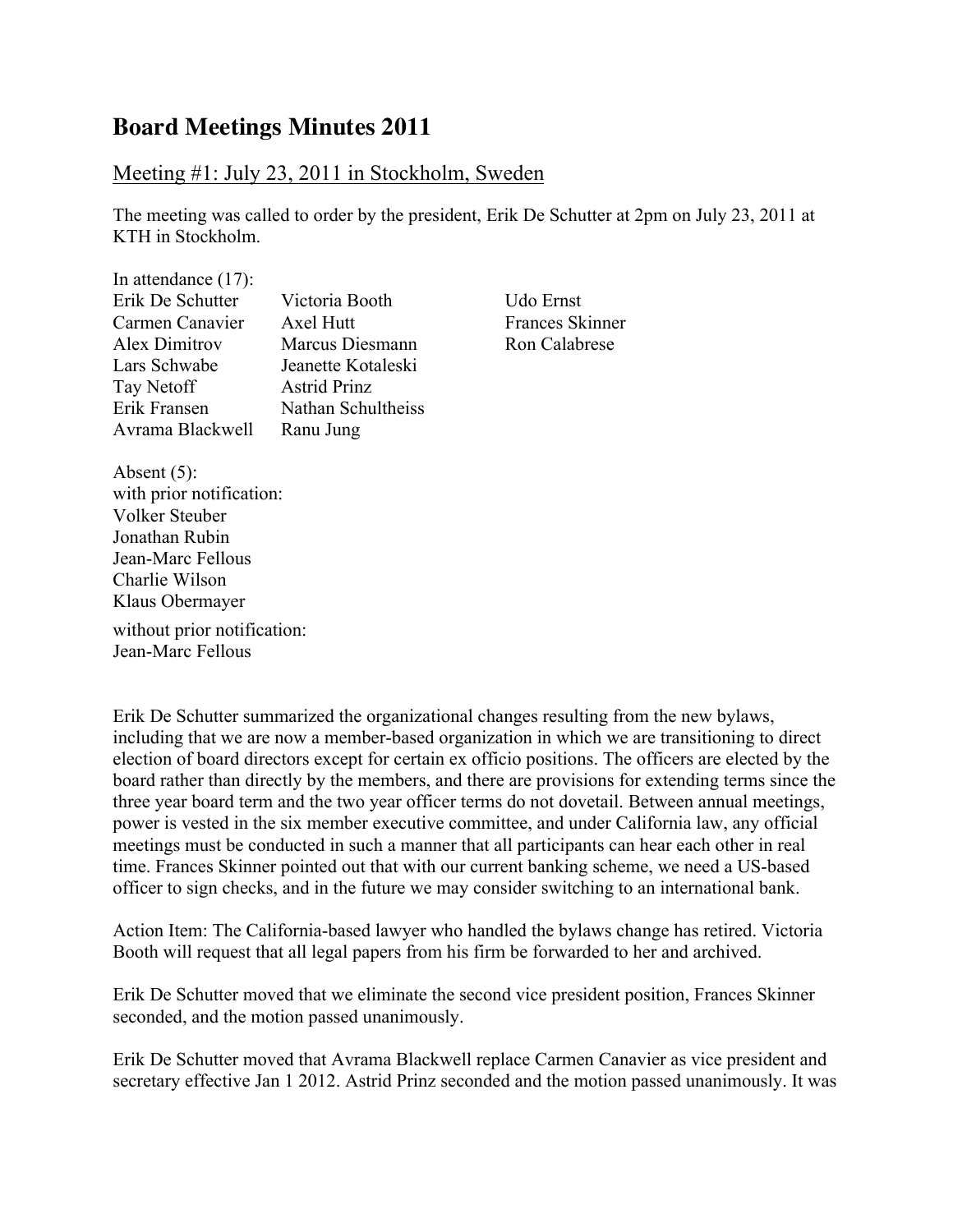agreed that Carmen would continue on the board till end of 2012 and retain responsibility for sponsorship.

A discussion of the election of directors procedure followed, with Erik De Schutter pointing out that the only requirement given in the bylaws for board members is that they be members and selected by the nominating committee. Alex Dimitrov moved that only post-doc or faculty members can be nominated for director. Avrama Blackwell seconded. The vote was 13 in favor and one opposed, with two abstentions. Erik De Schutter, Frances Skinner, Tay Netoff and Axel Hutt volunteered to serve on the nominating committee. Erik De Schutter moved that we elect four directors in the next scheduled election with a longer term target to have 12 elected directors on the board. Ranu Jung seconded and the motion passed unanimously. Erik De Schutter then moved that we appoint Boris Gutkin, the representative of the local organizers in Paris 2013, as an ex officio board member starting in 2012. Ranu Jung seconded and the motion passed unanimously.

It was noted that 120 out of 520 registrants did not join the organization, even though it was cheaper to join and register as a member than to simply register as a nonmember. One action item was to have next year's meeting badges distinguish between member and nonmember. The membership evaluation committee currently consists of Volker Steuber, Nathan Schultheiss and Tay Netoff. It was agreed that next year, the membership deadline would be two weeks before the meeting registration deadline in order to allow time to vet members. This vetting will occur on a continuous basis by Volker Steuber and Nathan Schultheiss with the goal to conclude within 1-2 weeks after application.

Carmen Canavier reported on her meeting with COSYNE representative Tony Zador. In sum, COSYNE is not interested in any form of collaboration with OCNS, although they commended us for service to the field by starting a member based organization. One suggestion to follow up on would be whether COSYNE would send out a link to our membership site in one of their mass mailings.

An executive committee meeting was scheduled for Tuesday lunch to hash out details of CNS 2012 meeting with Ron Calabrese, the local organizer for the Atlanta meeting.

Astrid Prinz presented the program committee report. 170 reviewers reviewed 408 abstracts, with two rejected as being inconsistent with a computational meeting. Additional scrutiny was required for 86 that asked for oral presentation. There were 263 applications for travel awards, the application process was simply a check box, but only half followed up with the additional requested information. The program committee evaluation of abstracts was used to rank travel awards as well.

Action item: In order to lessen reviewer burden, at the member's meeting Astrid Prinz will ask members to volunteer for this job.

It was decided to limit travel awards to two per lab. It was noted that there was a limited quantity and quality of abstracts from Asia, and it was suggested that perhaps the meeting could rotate to Asia one year. It was recommended that the program committee distinguishes procedures for abstract review for oral presentations (more thorough) from those for travel grants.

There was some discussion of whether to continue the practice of selecting a meeting theme.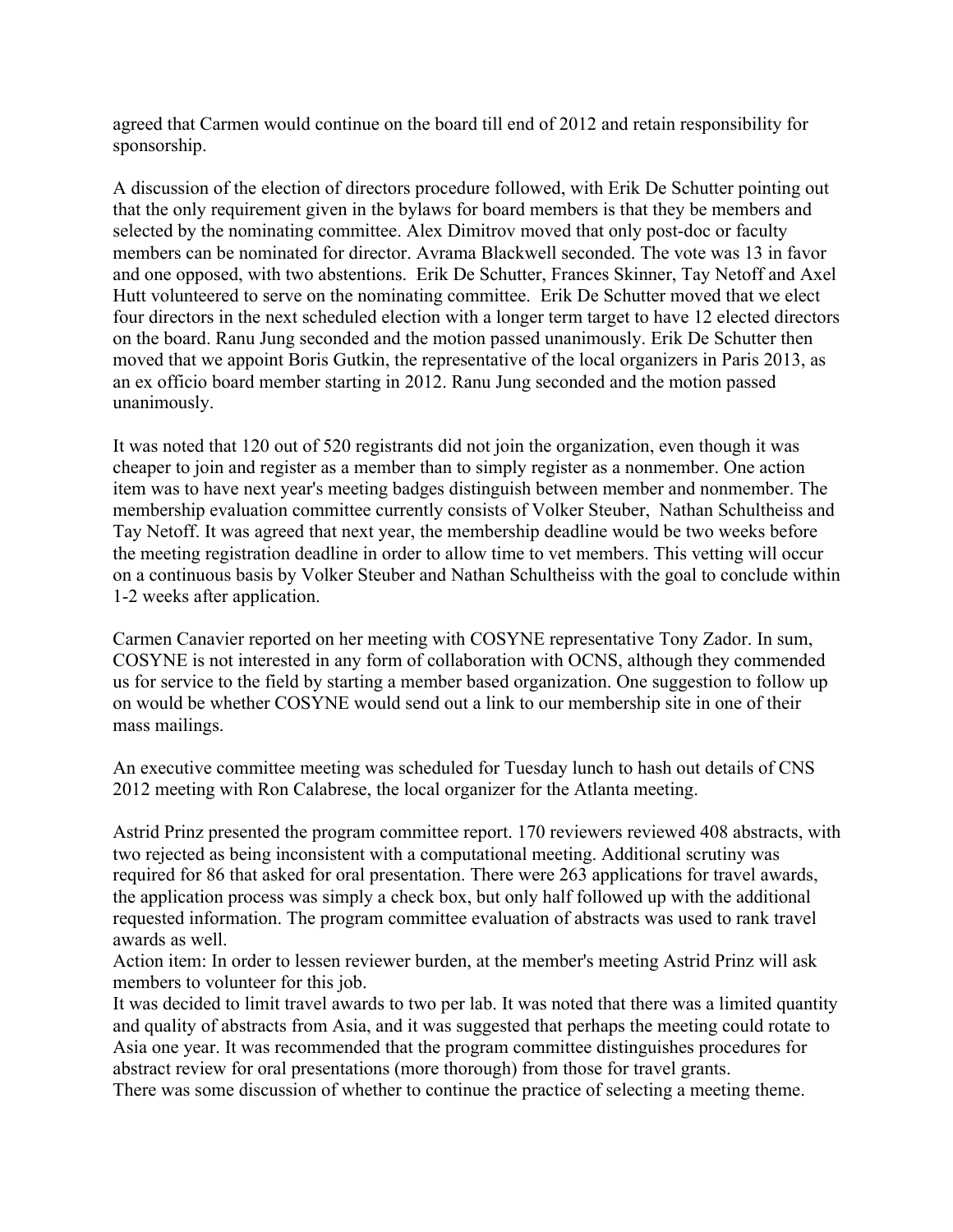Udo Ernst presented a report on the tutorials, and presented a revised suggested timeline and financial guidelines for how to conduct the tutorials next year. Marcus Diesmann will run the tutorials next year. It was suggested that the program committee vet tutorials next year unless a tutorial committee could be appointed.

Action item: The local chair should be consulted to suggest local expertise for tutorials. It was also decide that we will continue reimbursing tutorial speakers for meeting registration fees in addition to flight and hotel. Udo suggested that for full day tutorials we reimburse two speakers.

Alex Dimitrov presented a report on the workshops. There were twenty, mostly half day workshops. It was suggested that workshop dates for particular workshops be finalized at an earlier date prior to the meeting.

Avrama reported on the travel grant procedure.

Erik stated that the new position of board liaison to local organizers was added last year to prevent re-inventing the wheel. There was discussion of memberclicks and confmaster functionality regarding abstracts and registration.

The meeting was adjourned at 6:17 pm by a unanimous vote.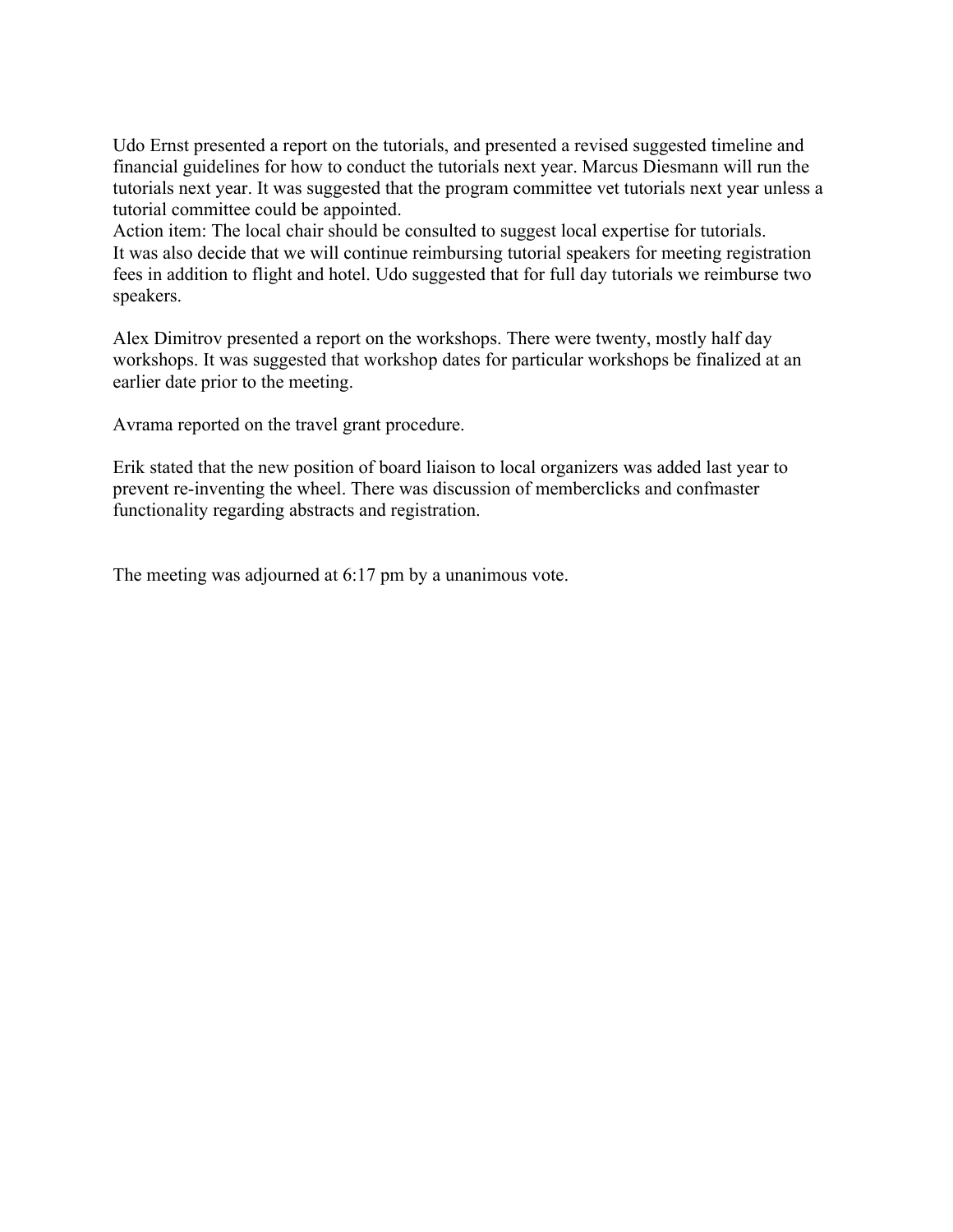## Meeting #2: July 25, 2011 in Stockholm, Sweden

The meeting was called to order by the president, Erik De Schutter at 12:25pm on July 25, 2011 at KTH in Stockholm.

| In attendance $(23)$ : |                     |
|------------------------|---------------------|
| Erik De Schutter       | Victoria Booth      |
| Carmen Canavier        | Axel Hutt           |
| Alex Dimitrov          | Marcus Diesmann     |
| Lars Schwabe           | Jeanette Kotaleski  |
| Tay Netoff             | <b>Astrid Prinz</b> |
| Erik Fransen           | Nathan Schultheiss  |
| Avrama Blackwell       | Ranu Jung           |

Udo Ernst Frances Skinner Ron Calabrese Volker Steuber Jonathan Rubin Charlie Wilson

Absent(2): with prior notification: Klaus Obermayer without prior notification: Jean-Marc Fellous

Erik De Schutter presented the Nominating Committee report. It was decided to allow only selfnominations. Ideally we would like to have 8-12 candidates for the four slots. If there is an overabundance of candidates, the nominating committee will accept only a subset that balances for gender, geography, seniority and research field.

Victoria Booth presented the financial report. The revenues for the San Antonio meeting exceeded expenditures by about \$25,000 US. The current 2011 revenue from membership fees and registrations for the Stockholm meeting exceeds \$220,000 US.

Action Item: Frances Skinner suggested that we keep an eye on the legally allowed carry over limit as a fraction of annual revenue for non-profit organizations. Victoria Booth will investigate and clarify specifics.

Action Item for Volker Steuber: Get on the UK list of Her Majesty's list of institutions that approved for reimbursement of membership dues.

The board agreed to reduce membership dues by \$25 in each member category, and to reduce the second year membership by an additional 50% for a two year commitment.

Erik De Schutter moved to limit the number of abstracts accepted to those that can be accommodated in the physical space of the 2012 meeting at Agnes Scott. Charlie Wilson seconded. The motion passed 15 -5.

The board agreed to require that the presenting author register before the abstracts are sent out for publication, and that each attendee could be presenting author on at most two abstracts. If the presenting author does not register the abstract will be removed from the program.

The following meeting budget was proposed for 2012: a 5K presidential fund, 40 K (10 K more than this year) for travel funds, 10K for tutorials and 10K for workshops. Erik De Schutter moved to approve Erik Fransen's budget for the 2011 meeting, the annual budget report